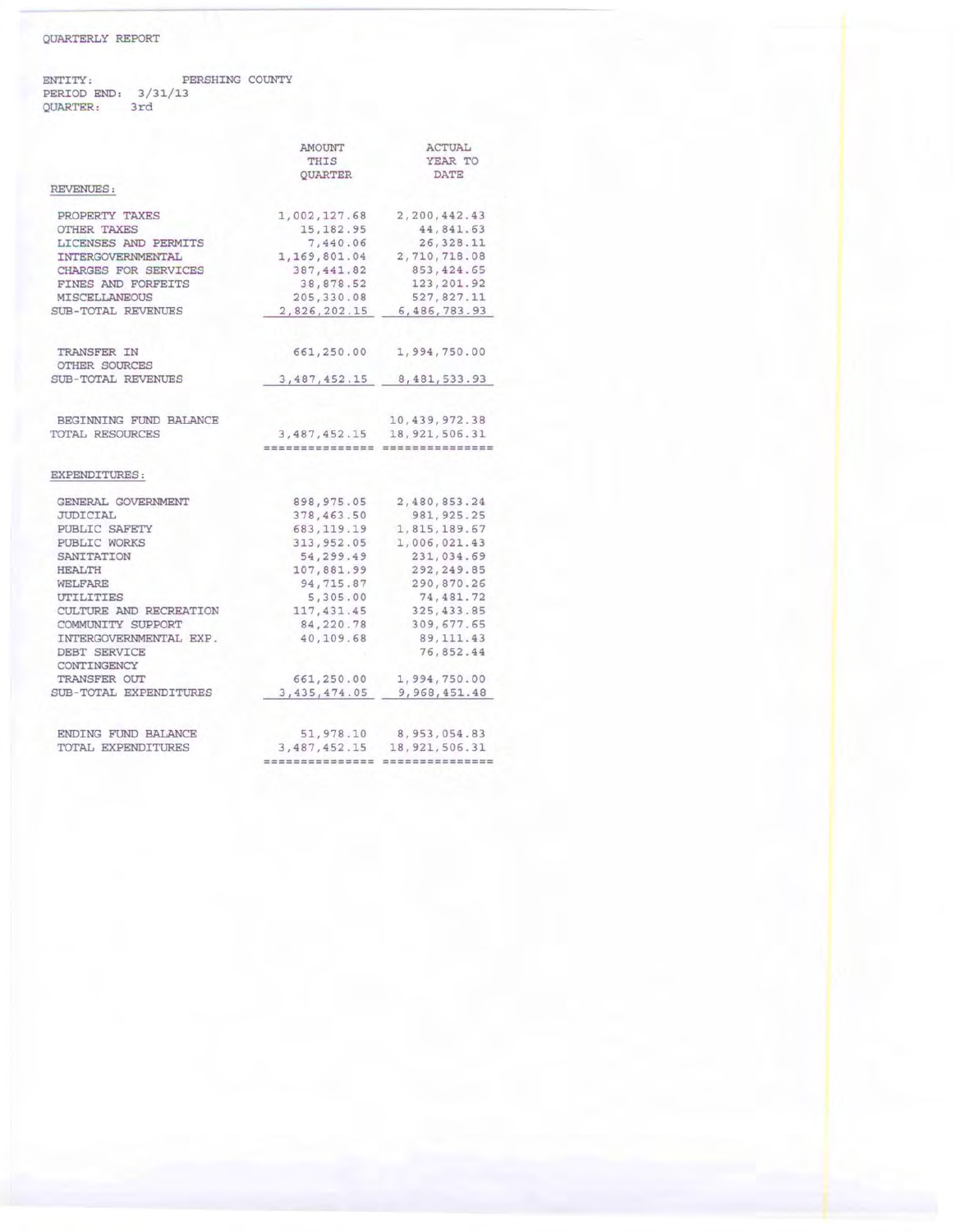## QUARTERLY REPORT

ENTITY: PERSHING COUNTY PERIOD END: 3/31/13<br>QUARTER: 3rd

|                           | AMOUNT         | <b>ACTUAL</b>   |
|---------------------------|----------------|-----------------|
|                           | THIS           | YEAR TO         |
|                           | <b>OUARTER</b> | <b>DATE</b>     |
| REVENUES:                 |                |                 |
| MISCELLANEOUS             | 1, 174.94      | 6,878.34        |
| <b>SUB-TOTAL REVENUES</b> | 1, 174.94      | 6,878.34        |
| BEGINNING FUND BALANCE    |                | 20,831.04       |
| <b>TOTAL RESOURCES</b>    | 1, 174.94      | 27,709.38       |
|                           |                | =============== |
| EXPENDITURES:             |                |                 |
| COMMUNITY SUPPORT         | 779.10         | 2,961.68        |
| SUB-TOTAL EXPENDITURES    | 779.10         | 2,961.68        |
| ENDING FUND BALANCE       | 395.84         | 24,747.70       |
| TOTAL EXPENDITURES        | 1, 174.94      | 27,709.38       |
|                           |                |                 |

## QUARTERLY REPORT

ENTITY: PERSHING COUNTY PERIOD END: 3/31/13<br>QUARTER: 3rd

|                        | AMOUNT<br>THIS<br><b>OUARTER</b> | ACTUAL<br>YEAR TO<br><b>DATE</b> |
|------------------------|----------------------------------|----------------------------------|
| <b>REVENUES:</b>       |                                  |                                  |
| MISCELLANEOUS          | 20.00                            | 71.00                            |
| SUB-TOTAL REVENUES     | 20.00                            | 71.00                            |
| BEGINNING FUND BALANCE |                                  | 7,029.79                         |
| TOTAL RESOURCES        | 20.00                            | 7,100.79                         |
|                        | ==============                   | ===============                  |
| EXPENDITURES:          |                                  |                                  |
| CULTURE AND RECREATION |                                  | 535.20                           |
| SUB-TOTAL EXPENDITURES |                                  | 535.20                           |
| ENDING FUND BALANCE    | 20.00                            | 6,565.59                         |
| TOTAL EXPENDITURES     | 20,00                            | 7,100.79                         |
|                        | ---------------                  | ------------------               |